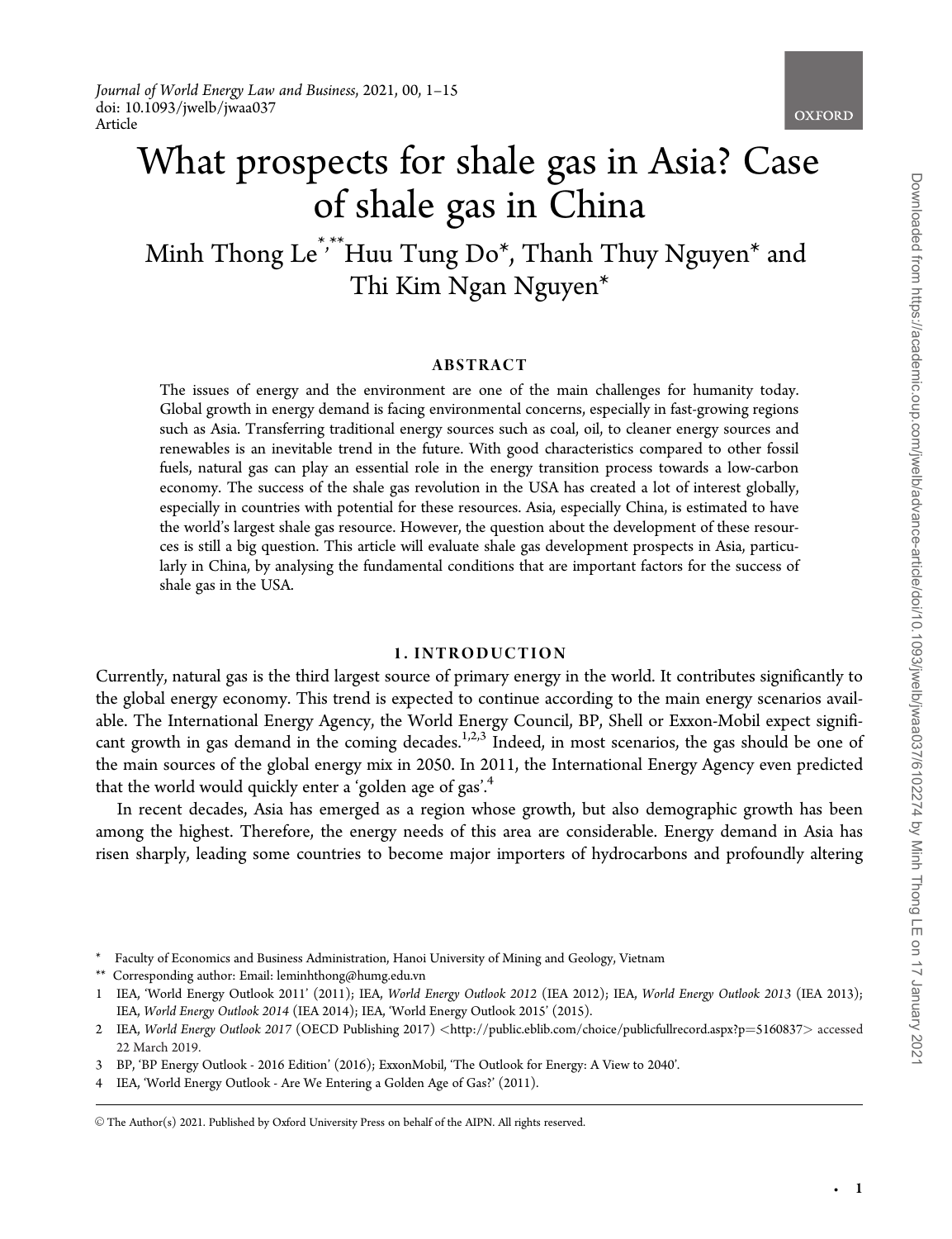global trade flows. China has become the world's largest importer of oil, while Japan is already the world's largest importer of liquefied natural gas (LNG). Faced with the challenges of economic growth, the security of supply issues has become a significant objective of energy policies in Asian countries.

At the same time, the climate issues in this region are considerable and will strongly influence the countries' energy policies. Air pollution has become a particularly serious problem in China, India ... as well as the need to reduce greenhouse gases. These problems require a rapid and strong change in the energy mix of the Asian region. Faced with this constraint, gas is considered as a possible transition energy insofar as the economic, institutional and organizational constraints for rapid penetration of renewable energies in place of coal appear strong. Under these conditions and in the presence of energy security objectives, the question of large-scale development of the potential of non-conventional resources in the Asian region is particularly acute, as are the necessary conditions for this development.

Unconventional gas resources provide a geographical diversification in relation to the location of conventional gas resources. Unconventional gas resources, in particular shale gas, appear almost everywhere in the world. These resources are increasingly accessible, thanks to the development of technologies in exploration and exploitation, lower production costs and the development of gas infrastructures. In recent years, growth in unconventional gas and shale gas production, particularly in the USA, has contributed to the increase in global gas production. As a result, the development of unconventional gas could play an increasing role in global gas supply.

Thanks to the development of shale gas, the USA has become the world's largest gas producer in Russia since 2009. The strong growth in shale gas production allows the USA to return to self-sufficiency in terms of natural gas and could turn it into a significant gas exporter.5,6,7,8 The development of shale gas also improves the economy such as job creation, economic growth, lowering the price of natural gas and electricity, improving the trade balance, etc.<sup>9,10,11,12</sup> In addition, the extraordinary growth of unconventional gas in North America is also changing the environmental issue. The two reports of the International Energy Agency (IEA) and the US Energy Information Administration (EIA) in 2013 showed that carbon emissions from fossil fuels in the USA have declined sharply in recent years.<sup>13,14</sup> In 2012, the data indicated that carbon emissions from fossil fuels in the USA are expected to return to 1990 levels.<sup>15</sup>

Since then, many countries have been interested in the development of this resource, especially those with significant resource potential, for example in Europe, Poland, the UK and Asia, China.

- 5 Thierry Bros, After the US Shale Gas Revolution (Technip 2012).
- 6 Charles K Ebinger, Kevin Massy and Govinda Avasarala, 'Liquid Markets: Assessing the Case for U.S. Exports of Liquefied Natural Gas', The Brookings Institution <<http://www.brookings.edu/research/reports/2012/05/02-lng-exports-ebinger>> accessed 21 September 2014.
- 7 Jeppe KOFOD, Impact Economique et Strategique de la Revolution des Petrole et gaz Non Conventionnels (Assemble´e Parlementaire de l'OTAN 2013).
- 8 Daniel Yergin, 'The Global Impact of US Shale', Eco-Business, 2014 <<http://www.eco-business.com/opinion/global-impact-us-shale/>> accessed 15 July 2015.
- 9 Stephen Brown and Mine Yücel, 'The Shale Gas and Tight Oil Boom: U.S. States' Economic Gains and Vulnerabilities', Council on Foreign Relations, 2013 <<http://www.cfr.org/united-states/shale-gas-tight-oil-boom-us-states-economic-gains-vulnerabilities/p31568>> accessed 10 March 2015.
- 10 Sylvie Cornot-Gandolphe, 'Impact Du Développement Des Gaz de Schiste Aux États-Unis Sur La Pétrochimie Européenne' (IFRI 2013)  $<$ <https://www.ifri.org/fr/publications/enotes/notes-de-lifri/impact-developpement-gaz-de-schiste-aux-etats-unis-petrochimie>> accessed 5 May 2015.
- 11 Thomas Spencer, Oliver Sartor and Mathilde Mathieu, 'Unconventional Wisdom: An Economic Analysis of US Shale Gas and Implications for the EU' (2014) 2 IDDRI Study 14.
- 12 Frédéric Barbier, 'L'impact Économique de l'exploitation de Gaz de Schiste' (Assemblée Nationale 2014).
- 13 EIA, 'Annual Energy Outlook 2013' (2013).
- 14 IEA, World Energy Outlook 2013 (n 1).
- 15 Qiang Wang and others, 'Natural Gas from Shale Formation The Evolution, Evidences and Challenges of Shale Gas Revolution in United States' (2014) 30 Renewable and Sustainable Energy Reviews 1.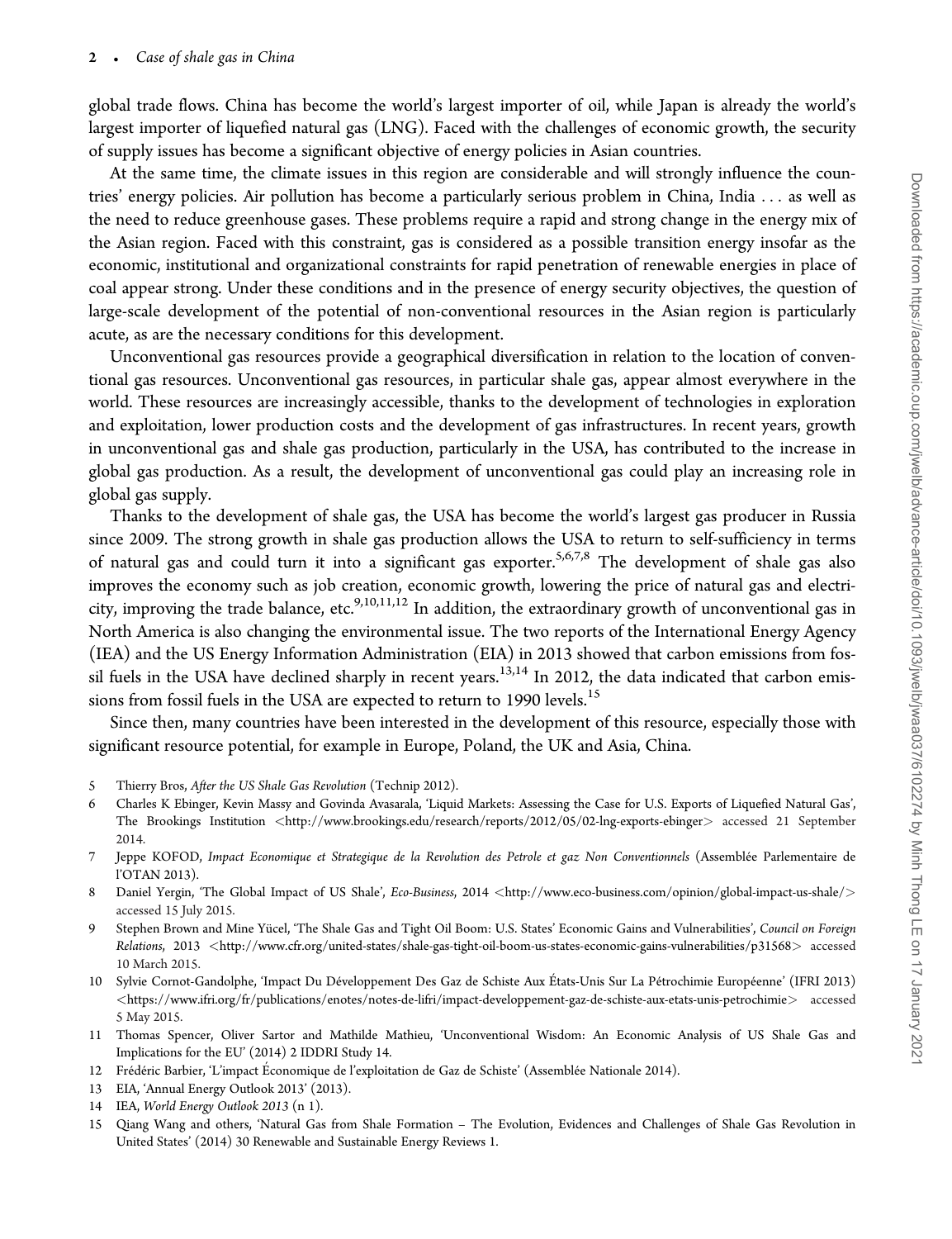If the Asian region is likely to experience significant growth in gas production, especially from the development of unconventional gas. Indeed, the growth of clean gas production is the one that would respond to the energy security issues that are an important aspect of the energy policies pursued in the region. Unconventional gases, including shale gas, provide an opportunity for expansion of natural gas production in Asia and their development would reduce dependence on gas imports.

To do this, it is important to identify the conditions necessary for the large-scale development of unconventional gases, in particular shale gas. This work will characterize the possibilities of reproducing this gas development in Asia.

## 2. THE DETERMINANTS OF SHALE GAS DEVELOPMENT: THE US EXPERIENCE

The USA is the first country in the world to develop shale gas in commercial quantities. Until recently, unconventional natural gas production has been an almost exclusively American phenomenon. According to Annual Energy Outlook 2016, shale gas production will increase from about 400 Bcm, or about half of total natural gas production in 2015 to 810 Bcm in 2040, or 70 per cent of total production.<sup>16</sup> Although it is very difficult to definitively define the conditions necessary or sufficient to stir up a shale gas boom, a historical review of the American experience can be instructive.

There are many varied but concurring opinions on the reasons for the success of the shale gas revolution in the USA. According to Frédéric Barbier, there are three main favourable factors that have created the "revolution" of shale gas in the USA. This is the presence of a network of very dynamic companies, the development of a new production method thanks to the combined use of two widespread techniques—hydraulic fracturing and horizontal drilling; and a favourable legal framework—a weak environmental regulation at the outset and a basement property owned by the landowners.<sup>17</sup> Other experts add high natural gas prices in the 2000s, market structure, favourable geology, availability of water and natural gas pipeline infrastructure.

The USA is the cradle of the unconventional gas revolution, and its regulatory changes at both the federal and state levels strongly influence those of other countries. From the late 1970s, the US government adopted a series of specific policies to promote the development of new sources of natural gas. They include incentive awards, tax credits, unconventional gas R&D programs and the promotion of industry restructuring.<sup>18</sup> In fact, according to another study,<sup>19</sup> the USA has a favourable regulatory framework for development and competition, available natural gas infrastructure, transportation services, dynamic marketing and non-rigid mining rights. These encouraged the rapid development of shale gas.

Our analysis of the determinants of the shale gas revolution in the USA shows that although geological conditions are important, they are not sufficient to ensure their development on a large scale and at the rate of that of the USA. The large-scale development of shale gas depends on other factors such as institutional factors (taxation, regulation, environmental policy), organizational (competitive gas market), economic (gas prices, technology), and social (degree of social acceptability on the part of the population). The success of the shale gas "revolution" in the USA is a great lesson for other countries that want to develop this resource. Policymakers in these countries need to understand the basic conditions for developing shale gas. We want to stress the importance of the following conditions for the development of shale gas.<sup>20,21</sup>

16 EIA, 'Annual Energy Outlook 2016' (2016).

<sup>17</sup> Frédéric Barbier (n 12).

<sup>18</sup> Zhongmin Wang and Alan Krupnick, 'A Retrospective Review of Shale Gas Development in the United States: What Led to the Boom?' (Social Science Research Network 2013) SSRN Scholarly Paper ID 2286239 <[http://papers.ssrn.com/abstract](http://papers.ssrn.com/abstract=2286239)=[2286239](http://papers.ssrn.com/abstract=2286239)> accessed 20 March 2015.

<sup>19</sup> Kenneth Barry Medlock III, 'Modeling the Implications of Expanded US Shale Gas Production' (2012) 1 Energy Strategy Reviews 33.

<sup>20</sup> Minh Thong Le, 'The Role of Conventional and Unconventional Gas in the Energy Transition in Asia' (Theses, Université Grenoble Alpes 2017) <<https://hal.archives-ouvertes.fr/tel-01587295>> accessed 21 November 2018.

<sup>21</sup> Minh-Thong Le, 'An Assessment of the Potential for the Development of the Shale Gas Industry in Countries Outside of North America' (2018) 4 Heliyon e00516.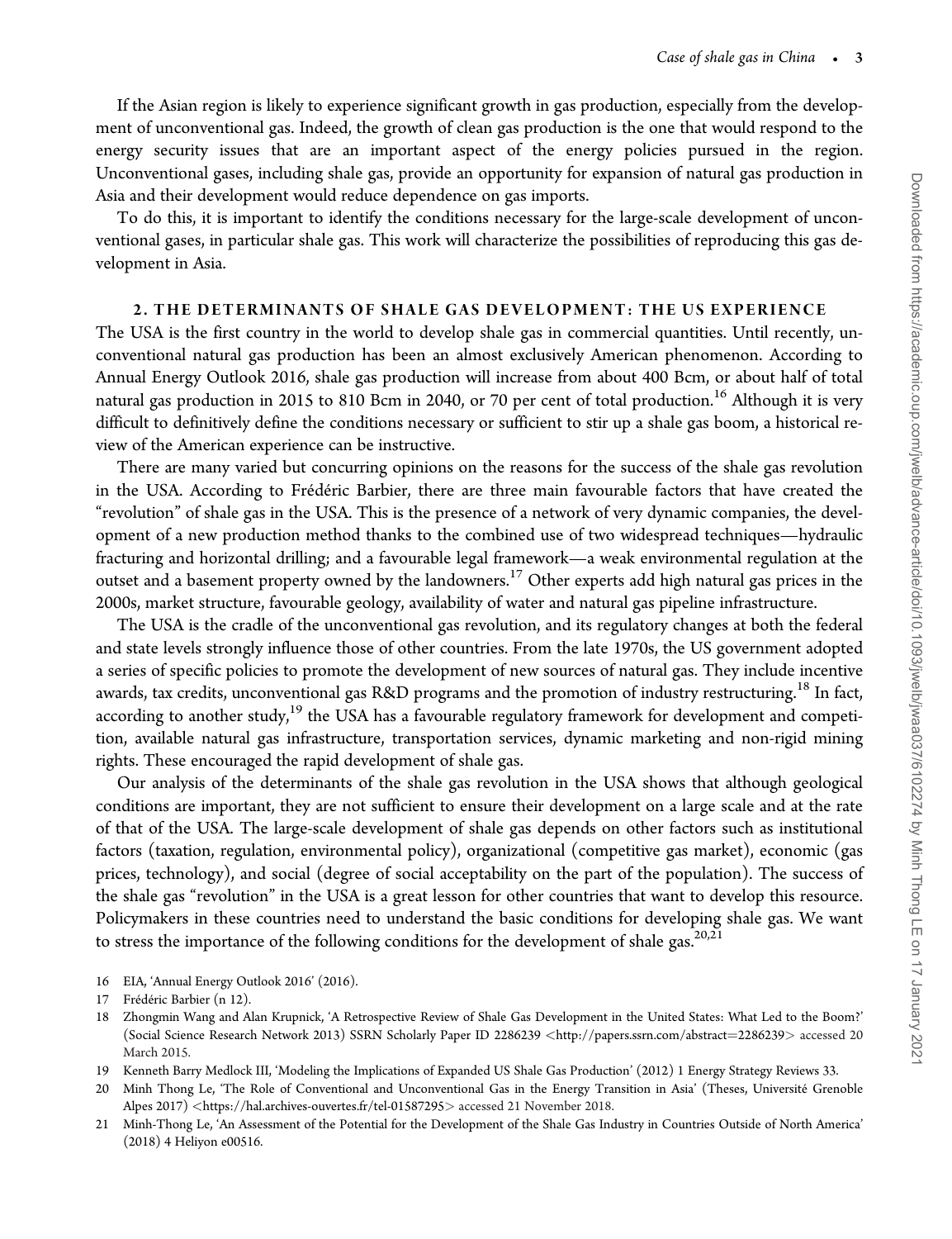These are the geological and natural conditions: In the USA, shale gas deposits are extensive and rich in organic matter, they are distributed in different regions. In general, shale gas formations are shallower compared to others in the world. The shale layers are thicker too. The deposits are also in favourable locations where the population density is low, the water is available and the topography is fairly flat. These conditions are therefore favourable to extraction and have a significant impact on the cost of shale gas exploitation. In addition, the condition on water resources is very important. As we said above, shale gas extraction needs a huge amount of water. So for countries that want to develop shale gas development, the geological conditions of their deposits, and the availability of water are very important.

The second condition that strongly influences the development of shale gas is technology: in particular horizontal drilling and hydraulic fracturing. These play an important role in increasing production and lowering the cost of exploitation. Apart from these essential methods, other techniques and technologies are used in other drilling processes, for water treatment, methane storage, etc. Americans are masters of advanced and modern technologies in this industry, companies also have a lot of experience, and the federal government has funded programs to research and develop new technologies. Existing technologies now can help other countries to develop shale gas quickly. However, many innovations will still be needed to adapt existing technologies and develop new technologies for more efficient exploitation of shale gas deposits in all countries where geological conditions and water resources are significantly different from those in the USA.

The need for a system of appropriate policies, regulations and shale gas development stimulus: the USA has formalized policy approaches aimed at and encouraging the development of shale gas, and has established regulations to protect the environment simultaneously with the development of shale gas. Regulatory systems vary (laws, federal, state, local regulations). In particular, in the USA, the private ownership of the land resource has created favourable conditions for the operators, which has contributed to the development of shale gas. Tax policies have encouraged investment in this sector, in particular through the incentive price and tax credit policies. In addition, appropriate and transparent regulations, in particular regulations concerning the protection of the environment in the shale gas development process, will create trust and public acceptance. Policymakers in countries that want to develop these resources need to generate appropriate policies and regulations.

The competitive market with developed infrastructure and the appropriate price regime: In the USA, the natural gas market is liberalized and competitive. Prices are the result of the confrontation of supply and demand in the spot market. The USA has pipelines, compressor stations, storage facilities that are very dense and heavily meshed. So the infrastructures are very developed, they make the transport and the use easier, they make the cost less expensive. Therefore, countries that want to develop shale gas should focus on market adjustment towards liberalization, investments in infrastructure improvement, as well as progressive reform of the gas pricing mechanism.

## 3. THE PROSPECT OF SHALE GAS RESOURCES IN ASIA

The success of shale gas development in the USA has created a lot of interest, attention from other countries around the world, especially countries that have potential for these resources. In the context of growing import dependence, the development of unconventional gas, including shale gas, is emerging as a means of reducing dependency and addressing the energy security issue which is a central theme of the policies. Asia and especially China. Asian countries have ambitious targets for future production of unconventional gas. If these goals are achieved, the impacts on regional and global gas markets will be profound.<sup>22</sup>

Asia would have a significant potential for shale gas. In particular, according to the EIA report update to 2015, China has the largest shale gas reserves in the world. Apart from China, other Asian countries have

<sup>22</sup> P Andrews-Speed and C Len, 'The Legal and Commercial Determinants of Unconventional Gas Production in East Asia' (2014) 7 The Journal of World Energy Law & Business 408.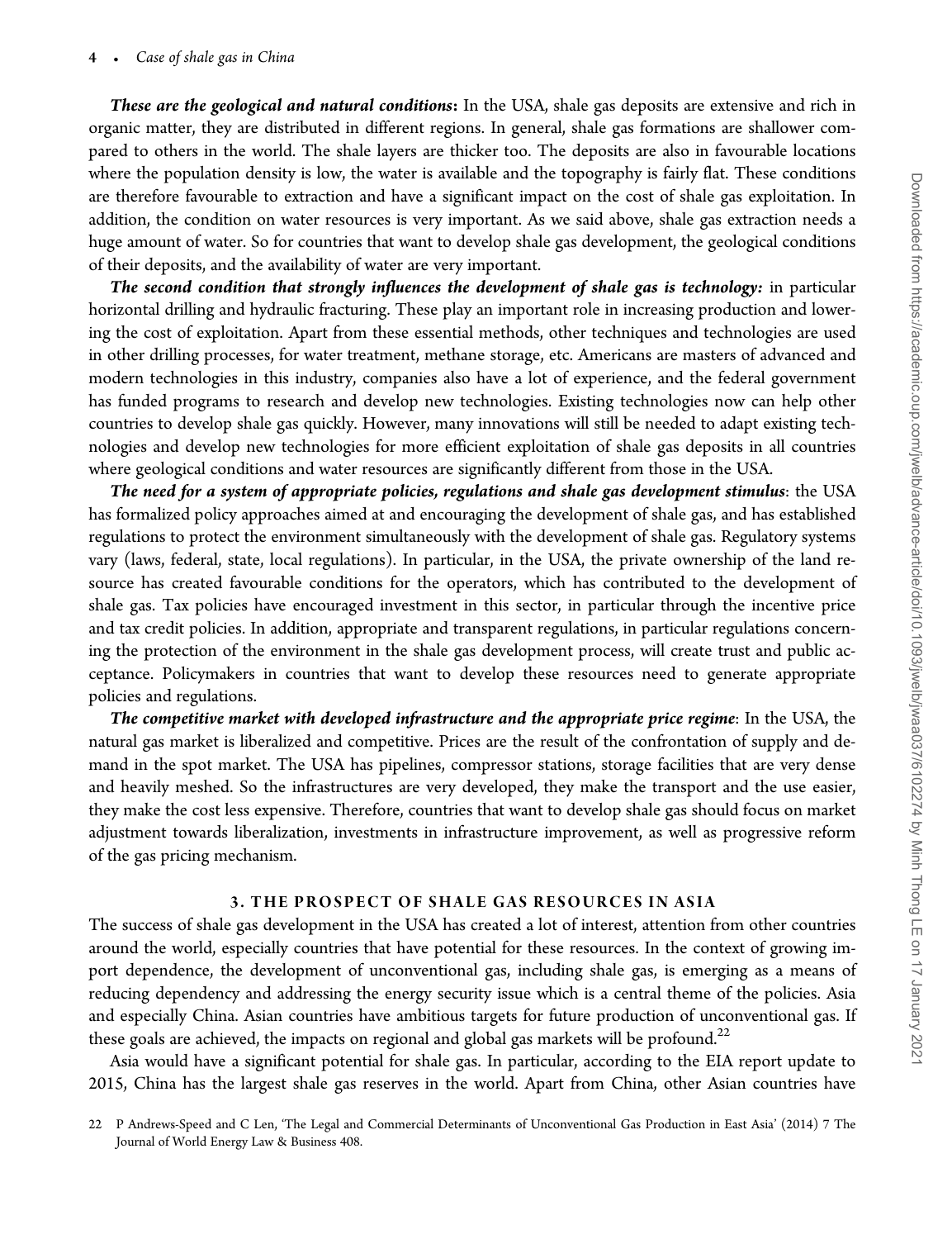| Institution—year       | Resources in place $(Tm^3)$ | Technically recoverable resources $(Tm^3)$ |  |  |
|------------------------|-----------------------------|--------------------------------------------|--|--|
| $Rogner - 1997$        | 100                         |                                            |  |  |
| $EIA - 2011$           | 160                         | 39                                         |  |  |
| EIA-2013 (update 2015) | 184                         | 40                                         |  |  |
| IEA-2012               |                             | 57                                         |  |  |
|                        |                             |                                            |  |  |

# Table 1. Shale gas estimates in Asia

Source: 24,25,26,27

great shale gas potential: India, Pakistan, Indonesia. However, these estimations are only initial; the volume of shale gas in place is subject to a first calculation which takes into account the permeability and porosity of rocks, the thickness of the layers, their surface and the carbon content.<sup>23</sup> The assessment of the development potential of shale gas in Asia is still very imprecise and uncertain. Moreover, the development of shale gas in the world is still controversial because of its impact on the environment, health, landscapes, etc.

So far, the estimated shale gas resource potential in Asia is very different, highly questionable and leads to a lack of confidence that is a problem for rigorous analysis of the situation. There is still no comprehensive and detailed research on shale gas in this region. Most estimates of Asian shale gas come from institutions or researchers outside of this zone, mainly from the USA, such as the EIA, the US Geological Survey (USGS) in the USA, and the IEA. In the majority of research, the method of analogy is mainly used, so the available results are unreliable and the confidence is insufficient. At the moment the EIA estimated results are most often used as a basis. Table 1 below presents the main results of shale gas estimation in the Asian region.

According to estimates above, most shale gas resources in Asia are concentrated in China. Shale gas resources account for 70-80% of total shale gas resources in Asia. China would hold the largest shale gas reserves of technically recoverable resources accounting for about 17% of the global total.<sup>28</sup> It is also the country whose government has strong ambitions to rapidly develop shale gas resources.<sup>29,30</sup> However, most fundamental estimates come from institutions outside of China. The main method in shale gas estimates in China uses comparison and analogy, so the precision of the results is weak and uncertain. Although China is estimated to have the largest shale gas resource in the world, the estimated results are very different.<sup>31,32</sup> The first estimate of shale gas resources in China was carried out by the University of Chinese Geoscience in 2008. It estimated the technically recoverable reserves of shale gas in China at around 26  $\rm{Tm^3.}$  After a year, the Research Institute of Petroleum Exploration and Development, PetroChina of Petrochina published more modest data of 10 to 20 Tm<sup>3</sup>. In 2010, on the basis of analog analyses, the CNPC estimated shale gas resources in large basins and regions of China from 21.5 to 45  $\rm{Tm}^{\tilde{3},33}$  In 2011, according to the Ministry of .

- 23 Benjamin Dessus and Global Chance, 'Les Gaz de Schiste: Enjeux et Questions Pour Le Développement'.
- 24 HH Rogner, 'An Assessment of World Hydrocarbon Resources' (1997) 22 Annual Review of Energy and the Environment 217.
- 25 EIA, 'Review of Emerging Resources: US Shale Gas and Shale Oil Plays' (EIA 2011).
- 26 EIA, 'Shale Oil and Shale Gas Resources: An Assessment of 137 Shale Formations in 41 Countries Outside the US' (EIA 2013).
- 27 IEA, 'World Energy Outlook 2012' (2012).

- 30 Paolo Davide Farah and Riccardo Tremolada, 'A Comparison between Shale Gas in China and Unconventional Fuel Development in the United States: Health, Water and Environmental Risks' (Social Science Research Network 2013) SSRN Scholarly Paper ID 2341738 <[http://papers.ssrn.com/abstract](http://papers.ssrn.com/abstract=2341738)¼[2341738](http://papers.ssrn.com/abstract=2341738)> accessed 21 September 2014.
- 31 Christophe McGlade, Jamie Speirs and Steve Sorrell, 'Methods of Estimating Shale Gas Resources Comparison, Evaluation and Implications' (2013) 59 Energy 116.
- 32 Neil Gunningham, 'A Shale Gas Revolution for China?' (2014) 14 Climate Policy 302.
- 33 Shiwei Yu, 'Evaluation of Socioeconomic Impacts on and Risks for Shale Gas Exploration in China' (2015) 6 Energy Strategy Reviews 30.

<sup>28</sup> EIA (n 26).

<sup>29</sup> Desheng Hu and Shengqing Xu, 'Opportunity, Challenges and Policy Choices for China on the Development of Shale Gas' (2013) 60 Energy Policy 21.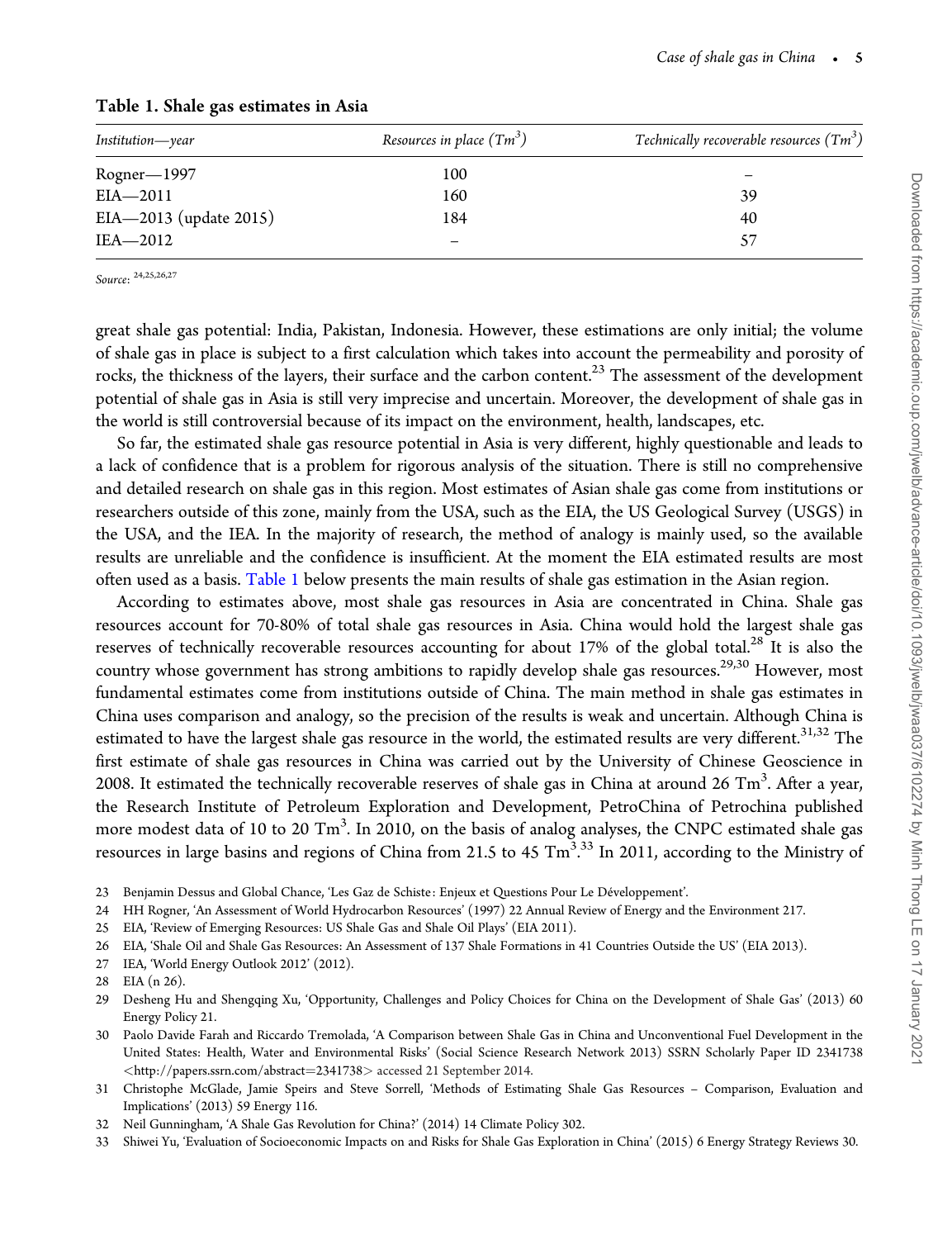Lands and Resources of China, shale gas reserves in China amounted to 134.42  $\rm{Tm}^3$ ; the total potential of technically recoverable resources in China is around 25.1  $\rm{Tm}^{3.34}$  Other estimates $^{35}$  indicate that the potential . for shale gas in China was at three different levels. In the lowest case, the technically recoverable resources of shale gas in China are 4.2  $\rm{Tm}^3$ , and in the highest case they are 39.8  $\rm{Tm}^3$ . Most shale gas resources are found in the south and northwest with 46.8 per cent and 43 per cent, respectively.<sup>36</sup>

Finally, Asia is assessed as having great potential for shale gas resources in the world, but lacks concrete and detailed studies. The geological characteristics of shale deposits can vary considerably, affecting the profiles of production potentials.<sup>37</sup> In addition, conditions such as the regulatory system, the organization of infrastructure, pricing mechanisms, environmental and resource management, societal challenges ... can significantly influence the scale of future development of shale gas in Asian countries.

# 4. ASSESSMENT OF CONDITIONS FOR SHALE GAS DEVELOPMENT IN ASIA: CASE CHINA COMPARED TO THE USA

The shale gas revolution in the USA has triggered worldwide research for shale gas on other continents, other countries. However, the conditions for the development of these resources are different from one region to another, from one country to another and very different from the conditions in the USA. The success of the shale gas revolution in the USA is the combination of a number of favourable factors.<sup>38</sup> The US experiences are lessons for other countries or regions wishing to develop the shale gas industry. In this content, we analyse shale gas development conditions in Asia, focusing on China on a comparable basis to the USA to clarify the potential development of shale gas in Asia.

## Geological and natural conditions

#### Geological condition

These conditions strongly influence the volume and the quality of a shale gas deposit, and likewise the development and exploitation potential. The natural characteristics of the deposits such as their thickness, their permeability, their porosity, have a direct influence on the flow rates of the wells. Their depth is decisive for the cost of drilling and fracturing operations. The success of the shale gas revolution in the USA is the result of several reasons, but the most important factor is the very favourable geological conditions of the shale gas basins in the USA. In the USA, shale gas deposits are large and rich in organic matter. Shale gas formations are shallower, averaging about 800–2600 m.<sup>39</sup> The shale layers are thick and have no defects. The gas content in a ton of shale in the USA is quite high: about  $40-330$  scf/ton.<sup>40</sup>

Compared with the geological characteristics of shale gas deposits in the USA, those observed in Asia are very different, very variable and very complex. So these are unfavourable factors for developing shale gas in Asia. According to the EIA study, the deposit area in each Asian country is highly variable. It ranges from 2,270,000 square miles for the formation of shale gas in India to 611,000,000 square miles for the formation of the Yangtze platform in China. The shale gas veins in Asia are quite thick compared to those in the USA. According to the EIA report, the thickness of the shale layers in Asia is 20–200 m, but the layers of the shale gas deposits in Asia have many flaws. According to the data in [Table 2](#page-6-0), we see that the depth of shale gas

37 ibid.

<sup>34</sup> ibid.

<sup>35</sup> Christophe McGlade, Jamie Speirs and Steve Sorrell, A Review of Regional and Global Estimates of Unconventional Gas Resources (UK Energy Research Centre 2012).

<sup>36</sup> Jane Nakano and David Pumphrey, Prospects for Shale Gas Development in Asia: Examining Potentials and Challenges in China and India (Center for Strategic and International Studies 2012).

<sup>38</sup> Le (n 21).

<sup>39</sup> Hu and Xu (n 29).

<sup>40</sup> NETL-National Energy Technology Laboratory, Modern Shale Gas Development in the United States: An Update (DOE, NETL 2013).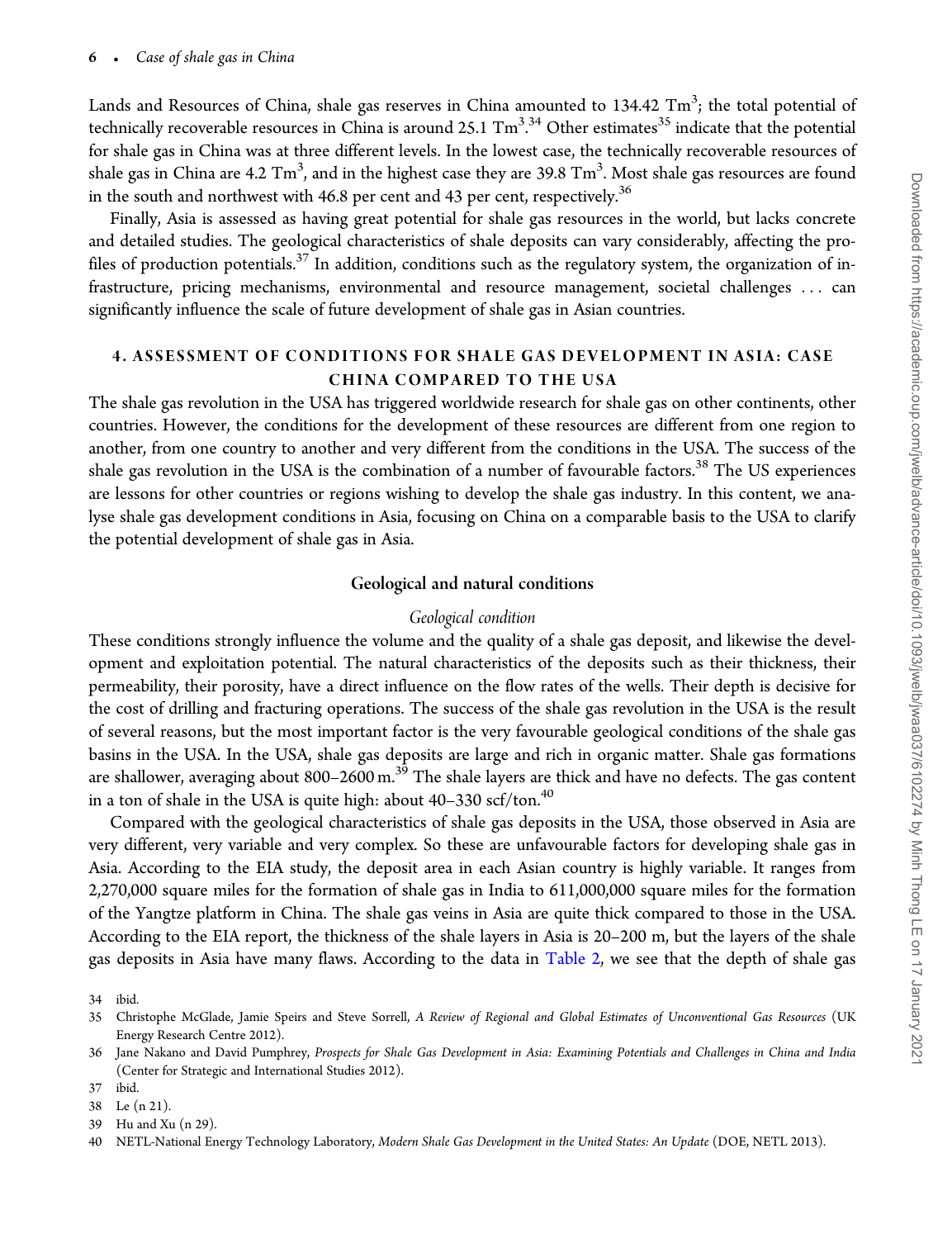| Country   | Area (square mile) |         | Thickness (feet) |     | Depth (Feet) |        | Total organic carbon<br>(%) |     | Concentration (Bcf/<br>square mile) |       |
|-----------|--------------------|---------|------------------|-----|--------------|--------|-----------------------------|-----|-------------------------------------|-------|
|           | Min                | Max     | Min              | Max | Min          | Max    | Min                         | Max | Min                                 | Max   |
| Chine     | 14 4 4 0           | 611 000 | 150              | 500 | 5 500        | 14,700 | 1.1                         | 6.6 | 12.6                                | 162.6 |
| Mongolie  | 6,730              | 24,560  | 250              | 300 | 7.000        | 8.000  | 3                           | 4   | 23.6                                | 31.3  |
| Thaïlande |                    | 32,400  |                  | 200 |              | 9,000  |                             | 3   |                                     | 83    |
| Indonésie | 7,510              | 45,170  | 266              | 600 | 5,000        | 11,500 | 1.5                         | 6.0 | 19.6                                | 213.8 |
| Inde      | 2.270              | 9.100   | 100              | 500 | 5,000        | 14,500 | 2.3                         | 6.0 | 6.9                                 | 228   |
| Pakistan  | 169,000            |         | 200              | 250 | 5,000        | 13,000 | 2.0                         |     | 14.3                                | 82.7  |
| Jordanie  | 4,700              | 6,700   | 60               | 80  | 5,500        | 8,500  | 2.0                         | 4.0 | 3.7                                 | 25.3  |
| Turquie   | 6,500              | 32,100  | 207              | 250 | 9,000        | 15,000 | 2.0                         | 3.6 | 34.7                                | 104.1 |

<span id="page-6-0"></span>Table 2. Geological characteristics of shale gas deposits in Asia

Source:  $41,42$ 

Table 3. The geological characteristics of the main shale gas deposits in China

| Deposit                 | Area (square miles) | Depth (feet)                     | Thickness (feet)   | Total organic car-<br>bon(%) | Concentration<br>(Bcf/square mile) |  |
|-------------------------|---------------------|----------------------------------|--------------------|------------------------------|------------------------------------|--|
| – Sichuan               | 74,500              | 9,700-13,200                     | $251 - 400$        | $3.0 - 4.0$                  | 109.8-162.6                        |  |
| - Yangtze<br>Platform   | 611,000             | 11,500-13,200                    | 275-400            | $3.0 - 3.2$                  | 99.4-147.1                         |  |
| $-$ Tarim<br>— Songliao | 234,200<br>108,000  | 10,790-14,620<br>$3,300 - 8,200$ | $160 - 240$<br>500 | $2 - 3$<br>$4 - 5$           | $12.6 - 85$<br>45                  |  |

Source:<sup>45</sup>

formation in Asia is greater than that in the USA. The depth of shale gas in Asia is between 1,600 and 5,000 meters. Organic content in Asia is lower than in the USA.

China is the country with the largest shale gas potential in Asia, its shale gas resources are abundant and widely distributed. The shale gas resources are mainly distributed in the Upper Yangtze and the Dian-Qian-Gui area, North and North-East of China, the mid-lower Yangtze and in South-East China, the North-West of the China with respectively, 39.6 per cent, 26.7 per cent, 18.5 per cent and 15.2 per cent of the total recoverable shale gas resources in China.<sup>43</sup> However, in terms of geography and tectonics, the geological conditions of shale gas deposits in China are very different from those in the USA. Much of the shale gas in China is buried at a depth of more than 3,000 m or more than 6,000 m, such as in Sichuan, and in a structurally more complex soil with many faults.<sup>44</sup> According to the EIA's 2013 work, the most frequent depth of shale gas deposits in China is between 1,700 and 5,500 m (Table 3) while the most frequent depth in the USA is between 800 and 2,600 m.

<sup>41</sup> ibid.

<sup>42</sup> EIA (n 26).

<sup>43</sup> Zhao Xingang, Kang Jiaoli and Lan Bei, 'Focus on the Development of Shale Gas in China—Based on SWOT Analysis' (2013) 21 Renewable and Sustainable Energy Reviews 603.

<sup>44</sup> Ella Chou, 'Shale Gas in China: Development and Challenges' (2013).

<sup>45</sup> NETL-National Energy Technology Laboratory (n 40).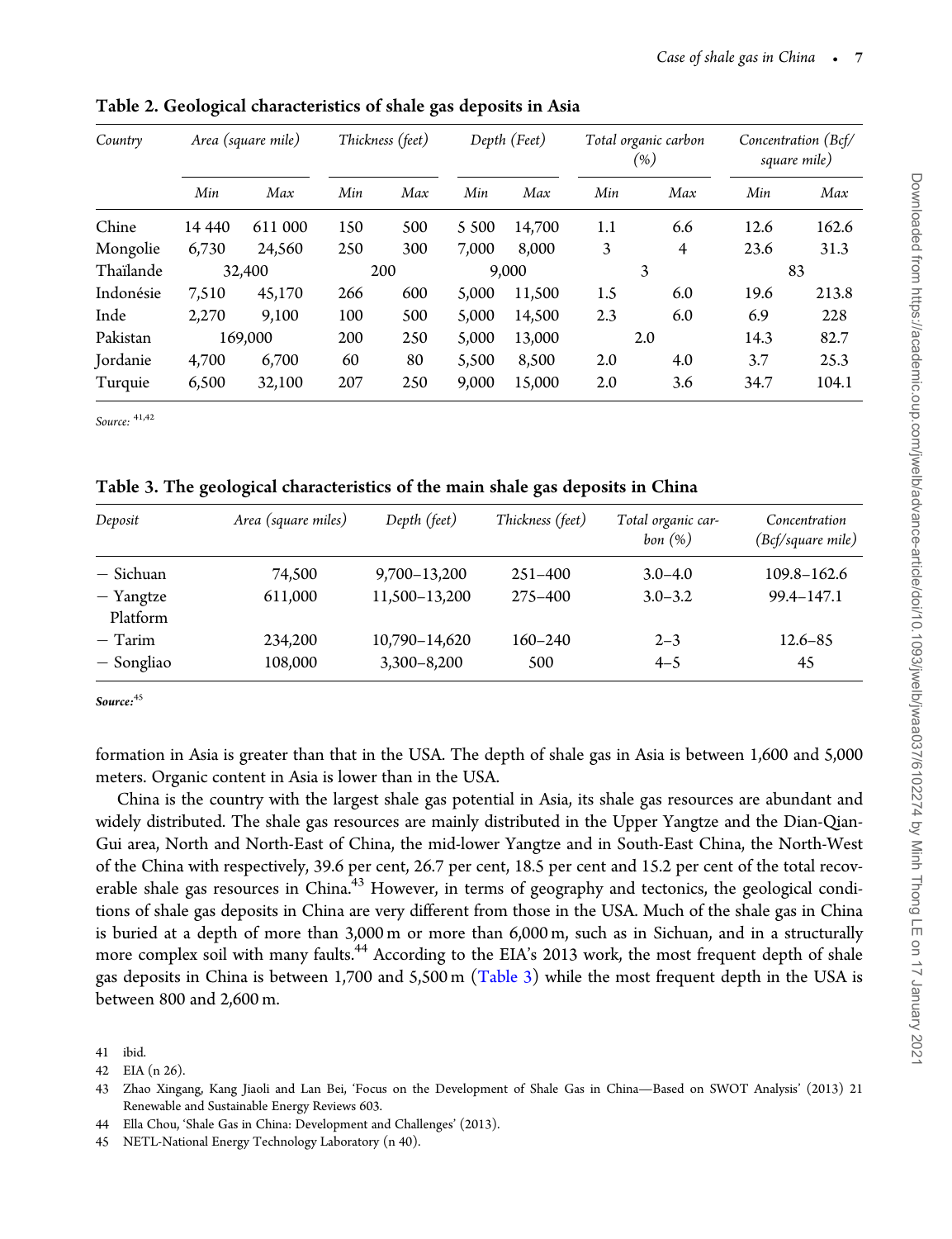#### 8 - Case of shale gas in China

In addition, schists in most Chinese basins are rich in clay and the thickness of shale layers is also less than that of the USA. The total organic carbon content in shale gas in China tends to be lower than in the USA, the TOC index (the total organic carbon content) in shale gas in China is 1.1 per cent at 6.6 per cent. These factors make fracture more difficult and lower productivity. Therefore, for the development of shale gas in China, more advanced technologies are needed and the costs of extraction are higher than in the USA.<sup>46</sup> Drilling costs in China can be as high as \$15 million per well, while costs in the USA are around \$3 million.<sup>47</sup>

Apart from the above geological difficulties, shale gas deposits in China greatly overlap with conventional oil and gas pools.48 Some shale gas deposits also contain high concentrations of toxic gases or contain many more non-hydrocarbon gases. In particular, shale gas formations in southern China contain high levels of hydrogen sulphide. For example, the concentration of hydrogen sulphide in the Weiyuan block of Sichuan is  $0.8-1.4$  per cent, and in the northern block of Sichuan it reaches 15 per cent.<sup>49</sup> This means that the quality of Chinese shale gas is low, and therefore the processing costs are higher. In the long term, China needs to define ways to make gas more usable.<sup>50</sup>

The geological conditions of shale gas in Asia are therefore less favourable than those in the USA. The deposits in Asia are smaller, deeper, more complex, with a lower organic matter content, so they encounter more difficulties in exploitation processes such as hydraulic fracturing. In addition, success in shale gas requires a good understanding of regional geology. Unlike the USA, where reliable data covering large areas of prospecting has been accumulated through decades of conventional drilling and seismic studies, Asia lacks geological data.<sup>51</sup>

#### Population density

Topographic and demographic conditions have exacerbated the difficulties of access to land for large-scale drilling, transportation, installation of heavy equipment essential for the development of shale gas.<sup>52,53,54</sup> In the USA, the population density is low, water is available and the topography is fairly flat. These conditions are therefore favourable for extraction and have a significant influence on the cost of shale gas development in the USA. The population density in Asia is often much higher than in other regions of the world. According to data from the World Bank, the average population density in Asia is 136 people per  $km^2$ , while in North America and Europe it is much lower, about 16 people per km $^{2.55}$ .

With a population close to 1.4 billion people, China has one of the highest population densities in the world, 145 people/km<sup>2</sup> compared to 34 people/km<sup>2</sup> in the USA. Most shale gas deposit in China are also often located in mountainous, rocky, desert terrain and a significant portion of Eastern China is located in areas with high-population densities. The high-population density means that there are many buildings and infrastructure scattered across the regions and the security zones around these areas also occupy a space. These will create a lot of obstacles for operators who want access to the land to develop shale gas. The highpopulation density will make the cost of drilling more expensive. Therefore, access to land in relation to high

51 Asian Development Bank (ed), Asia's Energy Challenge (2013).

53 'Shale Gas: A Game Changer for China's Energy Consumption Pattern?' <[http://www.nortonrosefulbright.com/knowledge/publica](http://www.nortonrosefulbright.com/knowledge/publications/64018/shale-gas-a-game-changer-for-chinas-energy-consumption-pattern) [tions/64018/shale-gas-a-game-changer-for-chinas-energy-consumption-pattern](http://www.nortonrosefulbright.com/knowledge/publications/64018/shale-gas-a-game-changer-for-chinas-energy-consumption-pattern)> accessed 13 May 2015.

<sup>46</sup> Hu and Xu (n 29).

<sup>47</sup> Philip Andrews-Speed and Christopher Len, China Shale Gas: Can the Pace Be Sustained? (Energy Studies Institute - NUS 2015) <[http://](http://esi.nus.edu.sg/publications/esi-publications/publication/2015/01/12/china-shale-gas-can-the-pace-be-sustained-) [esi.nus.edu.sg/publications/esi-publications/publication/2015/01/12/china-shale-gas-can-the-pace-be-sustained-](http://esi.nus.edu.sg/publications/esi-publications/publication/2015/01/12/china-shale-gas-can-the-pace-be-sustained-)> accessed 11 May 2015. 48 Fan Gao, Will There Be a Shale Gas Revolution in China by 2020? (Oxford Institute for Energy Studies 2012).

<sup>49</sup> Yu (n 33).

<sup>50</sup> Farah and Tremolada (n 30).

<sup>52</sup> Gunningham (n 32).

<sup>54</sup> Gao (n 48).

<sup>55 &#</sup>x27;Insee - Territoire - Population, Superficie et Densite´ Des Principaux Pays Du Monde En 2014' <[http://www.insee.fr/fr/themes/tableau.](http://www.insee.fr/fr/themes/tableau.asp?reg_id=98&hx0026;ref_id=CMPTEF01105) [asp?reg\\_id](http://www.insee.fr/fr/themes/tableau.asp?reg_id=98&hx0026;ref_id=CMPTEF01105)=[98](http://www.insee.fr/fr/themes/tableau.asp?reg_id=98&hx0026;ref_id=CMPTEF01105)&[ref\\_id](http://www.insee.fr/fr/themes/tableau.asp?reg_id=98&hx0026;ref_id=CMPTEF01105)=[CMPTEF01105](http://www.insee.fr/fr/themes/tableau.asp?reg_id=98&hx0026;ref_id=CMPTEF01105)> accessed 13 October 2015.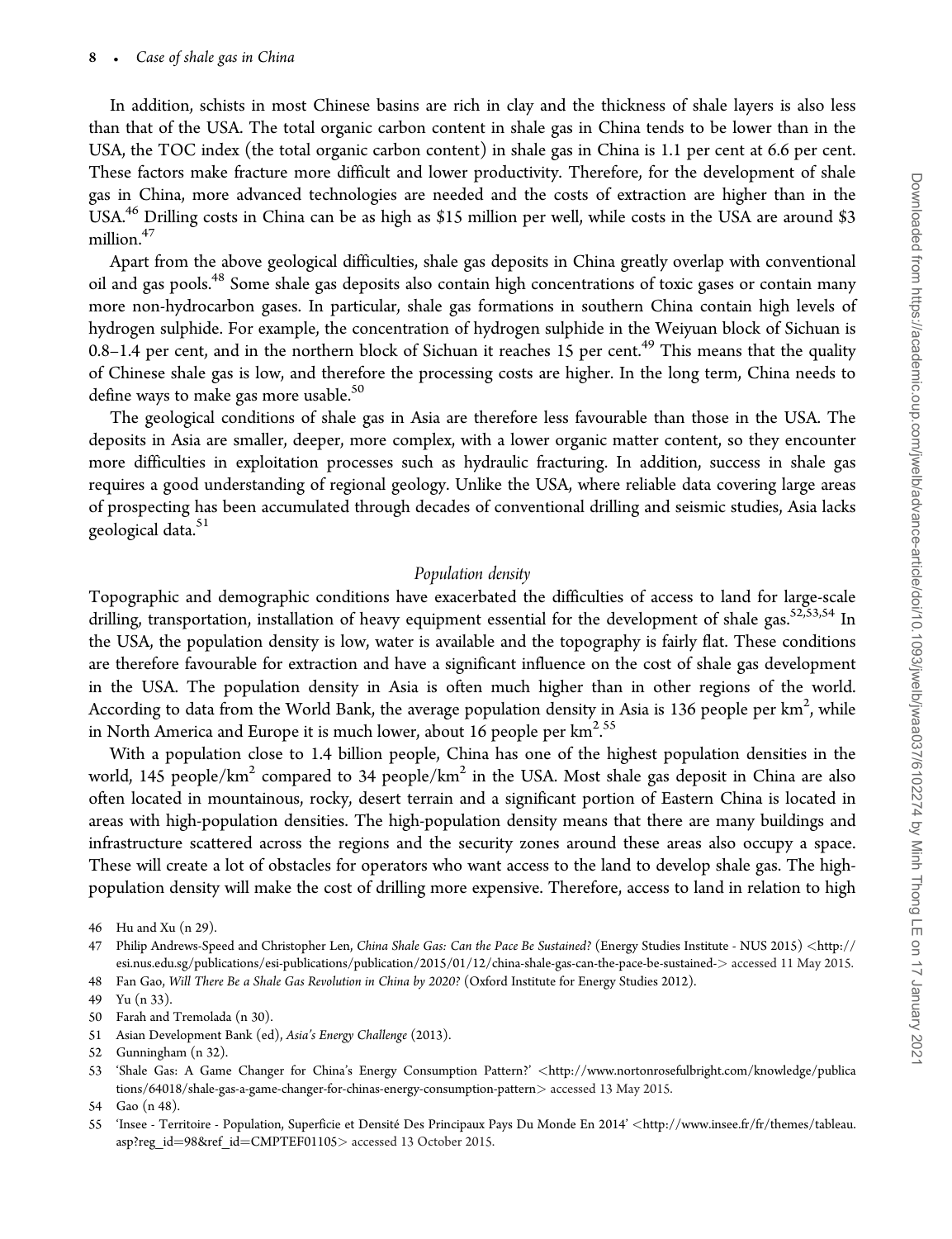population densities is a big challenge in the shale gas development process in Asian countries in general, and in China in particular.

#### The condition of water

The process of hydraulic fracturing in the development of shale gas consumes huge amounts of water. According to the IEA estimate, during the hydraulic fracturing process, each well may require up to 20,000  $\text{m}^3$ . In China, water is an urgent problem, with relatively limited resources. While, the report by the Asian Development Bank said that more than three quarters of Asia are facing severe water shortages. It is a real threat to the development of Asia in the future. In China, the volume of water available per person is very low, and water resources are unevenly distributed.<sup>56</sup> About 300 million people in China have insufficient access to water. More than two-thirds of cities suffer from water shortages and one-sixth are seriously affected. The United Nations lists China as one of 13 countries with the most severe water shortages.<sup>57</sup> Unfortunately, many of China's shale gas reserves are facing water supply problems. Most of the major basins containing shale gas in China are located in arid or semi-arid regions, with rainfall of less than 800 mm per year, and many of these basins are densely populated with a high voltage to ensure the water supply.<sup>58</sup> The areas that have shale gas potential and areas of water scarcity overlap, like the regions in Northeast and North China. Therefore, the large-scale development of shale gas in these areas will only exacerbate these problems.

#### Technical and technological conditions

Another condition that strongly influences the development of shale gas is technology and technology, particularly horizontal drilling and hydraulic fracturing. They play an important role in increasing production and reducing operating costs. The technologies and techniques for shale gas exploitation now in the USA are the results of the accumulation of research and practice in this area for 30 years.<sup>59</sup> So, Americans have mastered advanced and modern technologies in this sector, companies also have a lot of experience. In addition, the USA has many service companies that have a lot of experience and have mastered the technology and techniques, with the right equipment and experienced staff, at competitive prices. As a result, the USA has advantages in developing shale gas compared to other countries in the world.

Although the Asian region has been estimated to hold a rich potential for shale gas resources, the lack of studies, information and uncertainties about the potential of shale gas have reduced the interest of governments in this region. Until now, the techniques and technologies for exploiting shale gas in Asia are embryonic. In the Asian region, China is the pioneer country in shale gas. However, according to the judgment of experts and researchers, China's biggest challenge is technological. Although China has a strong ambition to quickly develop shale gas; it has programs and policies to encourage the development of technologies in this area. However, shale gas development in China is still at the primary stage, with major technologies such as horizontal drilling and hydraulic fracturing still in the research stage.<sup>60,61</sup> So, China lacks the equipment, the necessary personnel and the experiments to develop shale gas on a large scale. In addition, the geological conditions in China are more complex. Therefore, for shale gas extraction, China needs more advanced technologies with higher costs.<sup>62</sup> No doubt, technology is also a major obstacle to the development of shale gas in Asia.

- 56 Farah and Tremolada (n 30).
- 57 Gao (n 48).
- 58 Yu (n 33).
- 59 ibid.
- 60 Xingang, Jiaoli and Bei (n 43).

<sup>61</sup> Zeng Ming, Liu Ximei and Li Yulong, 'China's Shale Gas Development Outlook and Challenges', POWER Magazine, 2014 <[http://www.](http://www.powermag.com/chinas-shale-gas-development-outlook-and-challenges/) [powermag.com/chinas-shale-gas-development-outlook-and-challenges/](http://www.powermag.com/chinas-shale-gas-development-outlook-and-challenges/)> accessed 13 May 2015.

<sup>62</sup> Desheng Hu and Shengqing Xu, 'Opportunity, Challenges and Policy Choices for China on the Development of Shale Gas' (2013) 60 Energy Policy 21.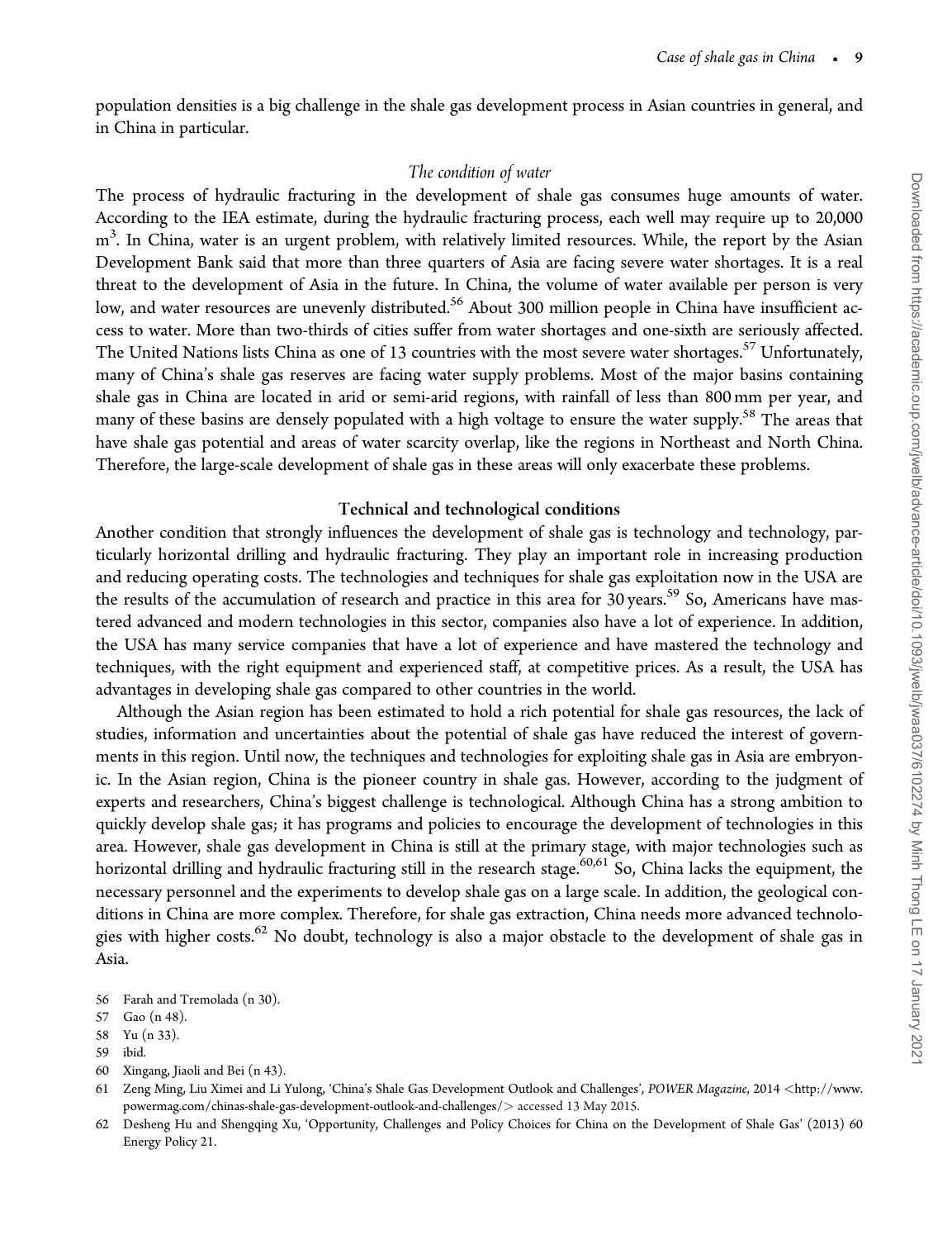# The institutional factor

# The opinion and policies for developing shale gas

The success of the USA with shale gas is the result of the combination of favourable federal legislation, the diversity of state laws, and an encouraging energy policy. The USA has formalized policy approaches aimed at and encouraging the development of shale gas. They established regulations to protect the environment simultaneously with the development of shale gas. Regulatory systems are variable and popularized, including laws, federal, state and local regulations. Shale gas development policies are the combination of federal laws, state regulations and local governments. The transparent regulatory regime, with specific limitations in federal and state regulations, has helped investors take risks and have encouraged them to invest vigorously in new shale basins.<sup>63</sup> It has also helped to build public confidence in shale gas.<sup>64</sup> A series of federal laws govern most of the environmental aspects of shale gas development, for example: the Clean Water Act, the Safe Drinking Water Act, the Clean Air Act, the National Environmental Policy Act, etc. The federal support has catalysed the initiatives of the gas operators.

On the contrary, the political system that governs the development of shale gas in Asia still poses a big question. Due to the political regimes of Asian countries which are very different, the policies and regulations of each country are also variable. Regulations and policies are concentrated in the hands of the government, and tend to remain close to a state monopoly, as in China for example. Even, the system of regulations and policies in general overlap and lack transparency. Except China and India have policies related to shale gas development, the rest of the Asian countries have hardly expressed clear interest in shale gas.

In Asia, the Chinese government has identified shale gas as a very important resource in the future energy development strategy that aims to increase energy self-sufficiency, improve energy structure and ensure energy security. The Chinese government has established a program to achieve its ambition of developing shale gas. In order to stimulate shale gas extraction, the Chinese government has enacted a series of policies to promote shale gas development. This policy system includes four main aspects: industrial planning, support for research and development, tax concessions and subsidies and innovation in management mechanisms.<sup>65,66</sup> The concrete objectives of shale gas development policies were evidently expressed in China's 12th and 13th five-year plan for shale gas development.

However, most of these policies and regulations in China are imprecise and lack enforcement mechanisms and procedures. China's current regulatory framework lacks consistent and satisfactory provisions for shale gas extraction and related environmental concerns. The Chinese legal system has a tripartite structure: the National People's Committee adopts the laws; the Council of State adopts the regulations; various ministries create rules, and departments within ministries create other normative legal documents.<sup>67</sup> Therefore, China needs a regulatory model to encourage cooperation and delegation of responsibility between the central government and the provinces for effective development of shale gas resources.

# The politics of land use

In the USA, the mining regime is very particular because the ownership of the resources of the subsoil is traditionally attributed to the surface owners. This right of private property which extends to the basement entitles to substantial royalties, encouraging land owners to accept this type of exploitation. The owners derive profits from the producers' activities. Producers can access land and resources with less difficulty. They therefore have a direct interest in welcoming the oil companies to their homes, which has considerably simplified

67 Farah and Tremolada (n 30).

<sup>63</sup> Farah and Tremolada (n 30).

<sup>64</sup> Alan J Krupnick and others, 'The Natural Gas Revolution' <<http://www.rff.org/rff/documents/rff-rpt-naturalgasrevolution.pdf>> accessed 21 September 2014.

<sup>65</sup> Hu and Xu (n 62).

<sup>66</sup> Yu (n 33).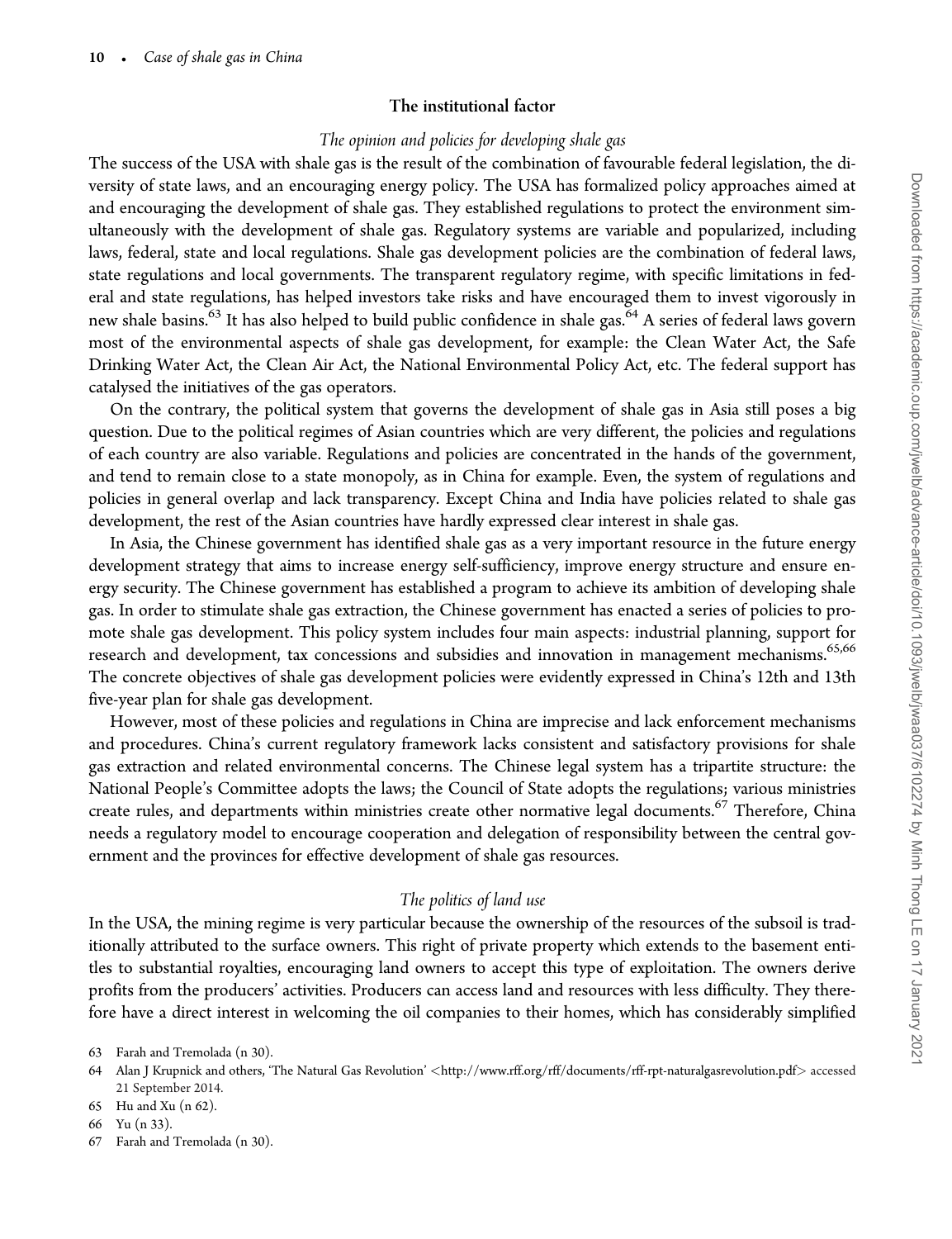the issue of environmental acceptability. In addition, a financial incentive has been created for private landowners to compensate for disruptions associated with shale gas development.<sup>68</sup> Drilling authorization procedures are often less complex and encourage the spread of drilling on a site.<sup>69,70,71</sup> So this has been one of the main causes of the rapid development of shale gas in the USA.

In Asia, gas resources are owned by the state and access rights to the resource are administered by the central government. Parties that occupy and use the land does not earn a direct financial benefit from the exploitation and sale of shale gas resources. Therefore, there are many challenges with companies that want to use the land to explore and exploit shale gas in Asia.

Due to its socialist and Maoist heritage in the 20th century, contemporary China lacks private property rights over land and mineral resources. The Mineral Resources Law of China has defined a licensing model for all. However, this law is rather imprecise. Thus, there is overlap between the land use right, the mineral right and the exploitation right in the same place. Although shale gas is recognized as an independent mineral resource, shale gas deposits are generally buried deep underground, which may lead to overlap with other minerals such as coal or oil. In practice, blocks of shale gas being explored or developed largely overlap with areas where China's NOCs have rights to oil and conventional gas.<sup>72</sup> In addition, the Ministry of Land and Resources administers all areas of shale gas. These overlaps can create a lot of trouble for other companies wanting to enter the shale gas sector in China, although the Chinese government is committed to making shale gas developers a priority when applying for a land use permit.

# Tax policy

Among the reasons that led to a very rapid development of shale gas in the USA are the incentive price and tax credits, notably section 107 of the Natural Gas Policy Act, the section 29 of the Crude Oil Windfall Profit Tax Act and the Tax credit for unconventional gas.<sup>73</sup> Section 107 of the Natural Gas Policy Act defines an incentive price for shale gas and other forms of unconventional gas. The section 29 of the Crude Oil Windfall Profit Tax Act on tax credits applied to unconventional natural gas has stimulated the development of unconventional gas and increased financial returns and therefore reduced the risk of investment in this resource. It has thus stimulated investment in technology development and improvement activities.<sup>74,75</sup>

In China, energy companies that invest in the shale gas sector should be supported by specific fiscal policies. In fact, to promote shale gas exploration and development, the Chinese Ministry of Finance issued an opinion in 2012 on the shale gas development and use subsidy policy. The policy reveals that the central government has allocated special funds to support the development and use of shale gas: the standard subsidy for shale gas companies is 0.4 yuan per cubic meter from 2012 and until 2015, the subsidy will decrease after 2015.76

Apart from the shale gas subsidy policy, the Chinese government is studying other tax policies. The Chinese government will reduce the cost of mineral resource compensation and fees for mineral rights for

69 Juan Roberto Lozano Maya, 'The United States Experience as a Reference of Success for Shale Gas Development: The Case of Mexico' (2013) 62 Energy Policy 70.

71 Benjamin Dessus and Global Chance (n 23).

- 73 Farah and Tremolada (n 30).
- 74 MR Hass and AJ Goulding, 'Impact of Section 29 Tax Credits on Unconventional Gas Development and Gas Markets' (Society of Petroleum Engineers 1992) <<http://www.onepetro.org/doi/10.2118/24889-MS>> accessed 15 April 2015.
- 75 Wang and Krupnick (n 18).
- 76 Hu and Xu (n 62).

<sup>68</sup> Paul Stevens, 'The "Shale Gas Revolution": Developments and Changes' (2012) 4 Chatham House Briefing Paper <[http://kms2.isn.ethz.](http://kms2.isn.ethz.ch/serviceengine/Files/ESDP/152859/ipublicationdocument_singledocument/5a2f29de-7bb0-4dfe-bfd1-380c7e64a7de/en/bp0812_stevens.pdf) [ch/serviceengine/Files/ESDP/152859/ipublicationdocument\\_singledocument/5a2f29de-7bb0-4dfe-bfd1-380c7e64a7de/en/bp0812\\_ste](http://kms2.isn.ethz.ch/serviceengine/Files/ESDP/152859/ipublicationdocument_singledocument/5a2f29de-7bb0-4dfe-bfd1-380c7e64a7de/en/bp0812_stevens.pdf) [vens.pdf](http://kms2.isn.ethz.ch/serviceengine/Files/ESDP/152859/ipublicationdocument_singledocument/5a2f29de-7bb0-4dfe-bfd1-380c7e64a7de/en/bp0812_stevens.pdf)> accessed 21 September 2014.

<sup>70</sup> Wang and Krupnick (n 18).

<sup>72</sup> Ella Chou (n 44).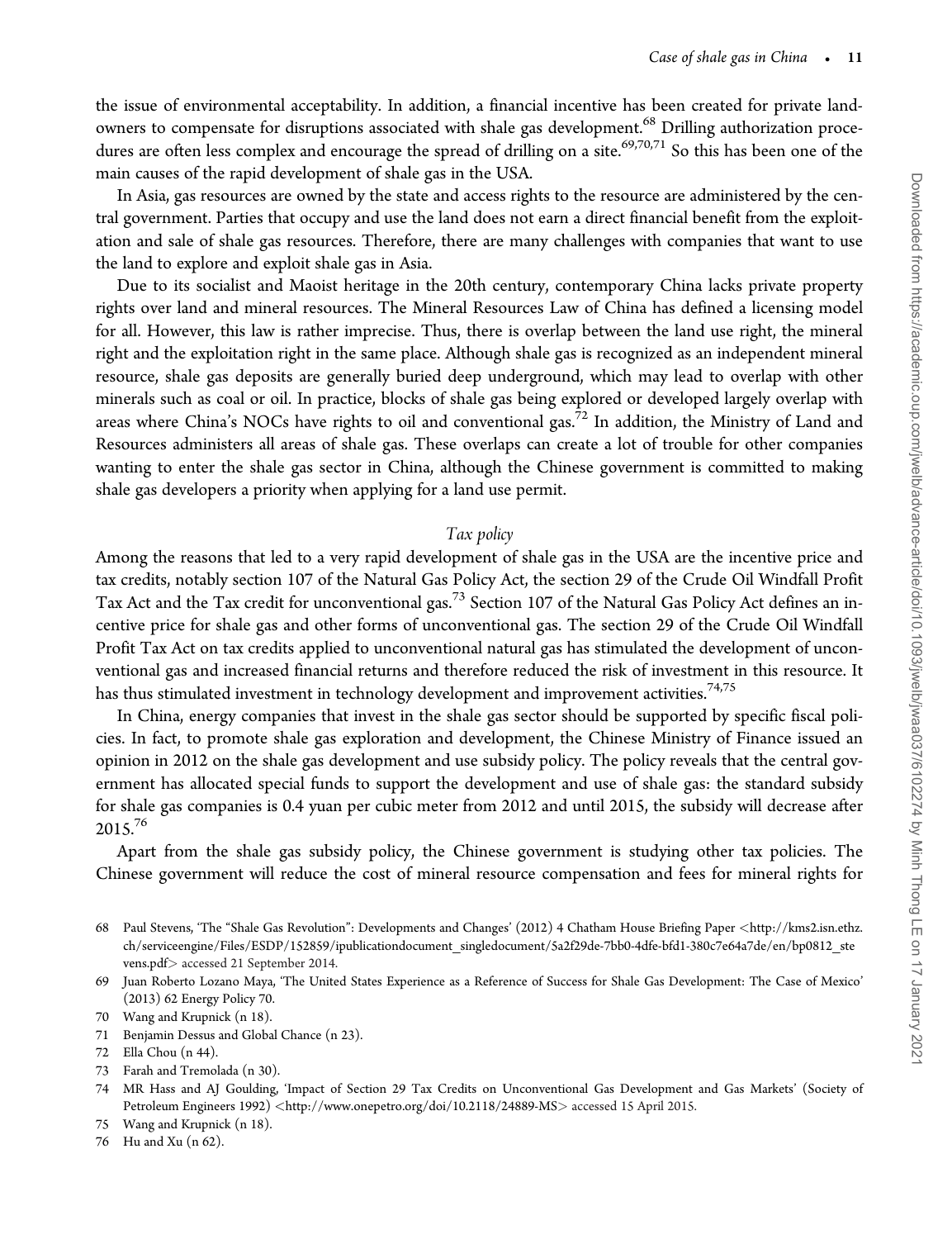shale gas exploration companies.77 In addition, the government will investigate and implement incentive policies through the resource tax such as the exploration exemption for mining royalties, VAT, income and other taxes in the future. In addition, imported equipment for shale gas exploration and development will be dutyfree.78,79

## The factors of infrastructure and market

#### Infrastructure conditions

An essential element for supplying gas to the market is sufficient infrastructure, including for gas treatment, storage and compression facilities, as well as a sufficiently developed pipeline network to transport gas from the places of production. In the USA, there is a network of pipelines which is very dense and strongly meshed. The interstate and interstate transportation network in the USA is more developed and dense than in any other country in the world.<sup>80</sup> It is also less expensive. A study has indicated that outside of the USA where services are not readily available and need to be mobilized, the cost of drilling can be almost 400 per cent higher than that observed in the USA.<sup>81</sup> According the Department of Energy, the USA has more than 210 natural gas pipeline systems; more than 1,400 compressor stations, approximately 305,000 miles of interstate and intrastate transmission pipelines with more than 11,000 delivery points, 5,000 receipt points and 1,400 interconnection points. There are also 400 underground natural gas storage facilities and several liquefaction and regasification plants. $82$  It makes transportation and use easier, it makes the cost less expensive and so that the gas market is very develop in the USA.<sup>83,84</sup> The USA has a well-functioning liberalized gas market and the price is the result of the confrontation of supply and demand in the spot markets.

Conversely, gas infrastructure is still limited in Asia due to geographic, political, geopolitical, economic problems. The pipeline network is not yet developed in Asia. Access to gas pipeline networks is strictly limited and third-party access regulations do not exist. These are factors that will slow the development of shale gas in Asia. Below, we will analyse the infrastructure conditions and the market in China in the shale gas development process. In China, most of shale gas reserves are located in areas that are far from the existing pipeline network and far from the consumer market. Although China has intensified its pipeline development in recent years, pipeline construction has not kept pace with the rapid growth of demand. Currently, China has more than 43,000 km of natural gas pipelines. Numerous studies point to bottlenecks in pipeline transportation, which add to the high costs of development.<sup>85</sup>

#### Market structure

The USA has a fully liberalized market for natural gas, but the Asian gas market is a complex, fragmented and monopolistic market. Gas markets in Asian countries are relatively immature, with a high degree of government control, and normally domestic oil companies in Asian countries dominate the market. The success of the USA rests on the initiative of thousands of independent small and medium-sized businesses, and in a competitive market. Small independent and specialized operators have been pioneers in the exploration and

80 Krupnick and others (n 64).

85 ibid.

<sup>77</sup> Yu (n 33).

<sup>78</sup> Hu and Xu (n 62).

<sup>79</sup> Yu (n 33).

<sup>81</sup> Jerry Kepes, Barry Rodgers and Pedro van Meurs, 'Gas Prices, Other Factors Indicate Changes in North American/Shale Play Fiscal Systems' (2013) <[http://www.ogj.com/articles/print/volume-109/issue-14/exploration-development/gas-prices-other-factors-indicate](http://www.ogj.com/articles/print/volume-109/issue-14/exploration-development/gas-prices-other-factors-indicate-changes-in-north.html)[changes-in-north.html](http://www.ogj.com/articles/print/volume-109/issue-14/exploration-development/gas-prices-other-factors-indicate-changes-in-north.html)> accessed 13 March 2015.

<sup>82</sup> EIA, 'Natural Gas Pipeline Network - Transporting Natural Gas in the United States' (2010) <[http://www.eia.gov/pub/oil\\_gas/natural\\_](http://www.eia.gov/pub/oil_gas/natural_gas/analysis_publications/ngpipeline/index.html) [gas/analysis\\_publications/ngpipeline/index.html](http://www.eia.gov/pub/oil_gas/natural_gas/analysis_publications/ngpipeline/index.html)> accessed 3 June 2015.

<sup>83</sup> Gao (n 48).

<sup>84</sup> Gunningham (n 32).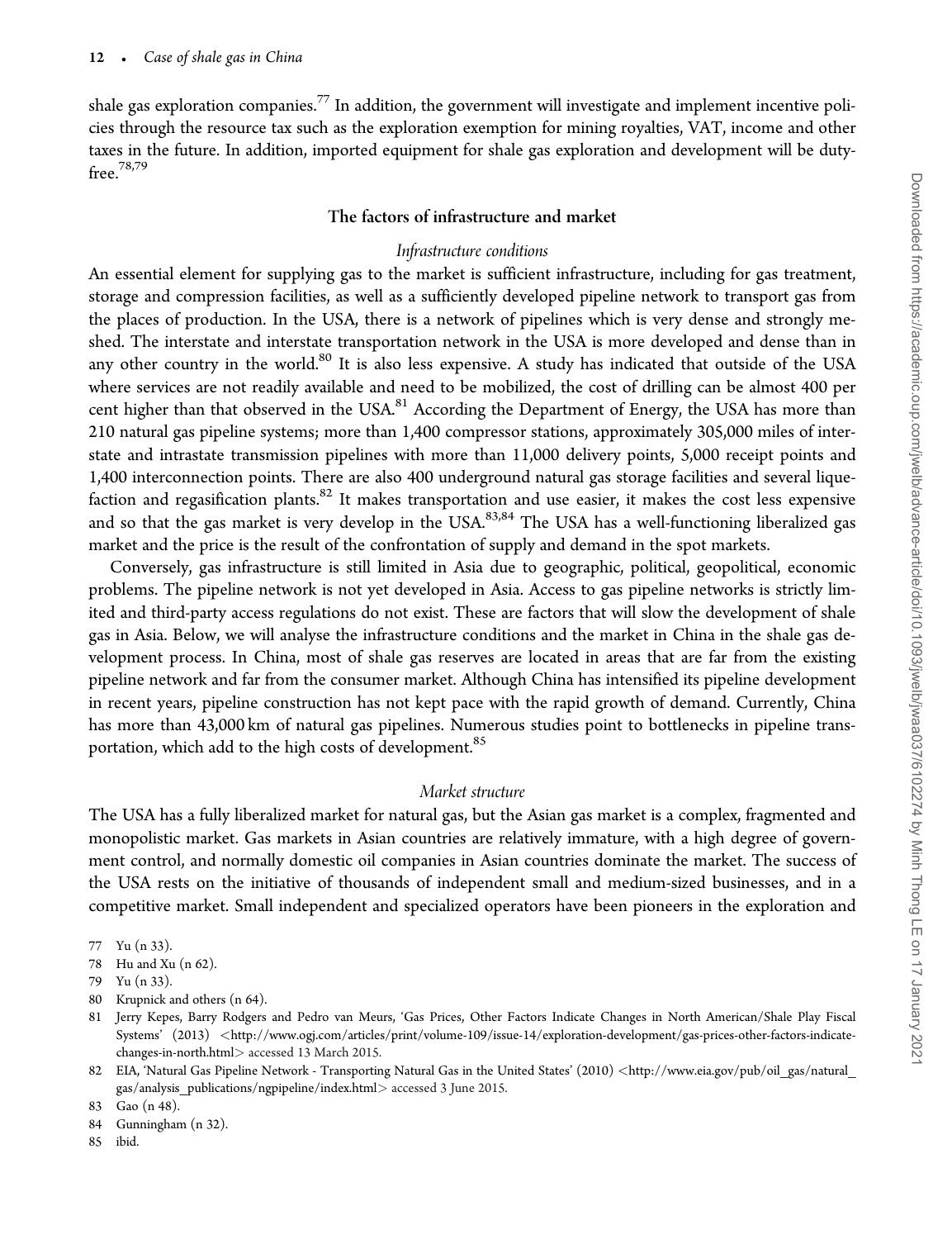significant increase in shale gas production in the USA.<sup>86</sup> The USA has a large number of small oil companies that are very dynamic and willing to promote technological innovation, either as an operator or as an oil services company (drilling, cementing, logging, etc).<sup>87,88</sup>

Unlike the USA, China does not have thousands of independent oil and gas companies competing with each other. The oil and gas industry in China is one of the industries under monopoly for a long time through national oil companies (NOCs). Most of China's oil and gas exploration and production licenses are split between NOCs including the rights of the most attractive areas for shale gas. Moreover, these NOCs dominate and control almost all pipelines and the lack of clear regulations for third-party access has limited foreign investors' participation in shale gas.<sup>89</sup> According to some experts, the monopoly of oil and gas in China is difficult to break in the short term.<sup>90</sup> Monopoly can create a lag in technological innovation, and slow the development of shale gas in China.

## The price mechanism

Since 1978, the Federal Energy Regulatory Commission have aimed to liberalize the US market. Regulations to liberalize gas prices, to allow third party access to transmission networks, have led to a spectacular development of the North American spot market. In 1992, almost all long-term contract prices that remained were based on spot market prices.<sup>91,92</sup> Since the restructuring of the North American gas industry, the gas-on-gas competition price system has been the dominant model. Gas prices are set by supply/demand balances. It is competitive and transparent.

In contrast, the structure of domestic natural gas markets in Asia limits competition. In several countries, governments still participate directly or indirectly in the control of markets, in the determination of energy prices, including natural gas. With the objective of securing long-term supplies, imported gas is mostly through long-term contracts and the price of gas depends on crude oil or petroleum products. The price mechanism of the price of oil still dominates the Asian market.

China has a gas price system that is a compromise between the market price and the administered price. In China, the central government has for a long time controlled and determined energy prices, especially the price of gas. Government intervention in the price mechanism has limited competition in the gas market. The government's pricing policy has been to differentiate natural gas users and also leads to very different gas prices in the fields of fertilizer, electricity, industry, residential and trade. With very different prices, there is no consistency in taking into account the degree of scarcity of gas, supply and demand or the relationship with the price of alternative resources.<sup>93,94,95</sup> In addition, the large gap between domestic prices and the international price of natural gas will constrain the development of the gas and shale gas market as well.

- 88 Marcel Boiteux and others, Energie: Economie et Politiques (Première Édition, De Boeck 2010).
- 89 Philip Andrews-Speed, Christopher Len (n 47).

- 91 Jean-Pierre Angelier, Le gaz Naturel (Economica 1994).
- 92 MIT study, The Future of Natural Gas (2011).
- 93 Boriss Siliverstovs and others, 'International Market Integration for Natural Gas? A Cointegration Analysis of Prices in Europe, North America and Japan' (2005) 27 Energy Economics 603.
- 94 Ting Wang and Boqiang Lin, 'China's Natural Gas Consumption and Subsidies—From a Sector Perspective' (2014) 65 Energy Policy 541.
- 95 Sergey Paltsev and Danwei Zhang, 'Natural Gas Pricing Reform in China: Getting Closer to a Market System?' (2015) 86 Energy Policy 43.

<sup>86</sup> Bauquis Pierre-René, Parlons gaz de schiste en 30 questions (La documentation Française 2014) <[http://www.ladocumentationfrancaise.fr/](http://www.ladocumentationfrancaise.fr/informations/espace-presse/communiques-de-presse/cp000273-parlons-gaz-de-schiste-en-30-questions) [informations/espace-presse/communiques-de-presse/cp000273-parlons-gaz-de-schiste-en-30-questions](http://www.ladocumentationfrancaise.fr/informations/espace-presse/communiques-de-presse/cp000273-parlons-gaz-de-schiste-en-30-questions)> accessed 9 March 2015.

<sup>87</sup> Bruno Weymuller, 'Les Perspectives Du Shale Gas Dans Le Monde' [2010] Note de l'IFRI <[http://ifri.org/downloads/noteenergiebwey](http://ifri.org/downloads/noteenergiebweymullerproteg.pdf) [mullerproteg.pdf](http://ifri.org/downloads/noteenergiebweymullerproteg.pdf)> accessed 29 September 2014.

<sup>90</sup> Yu (n 33).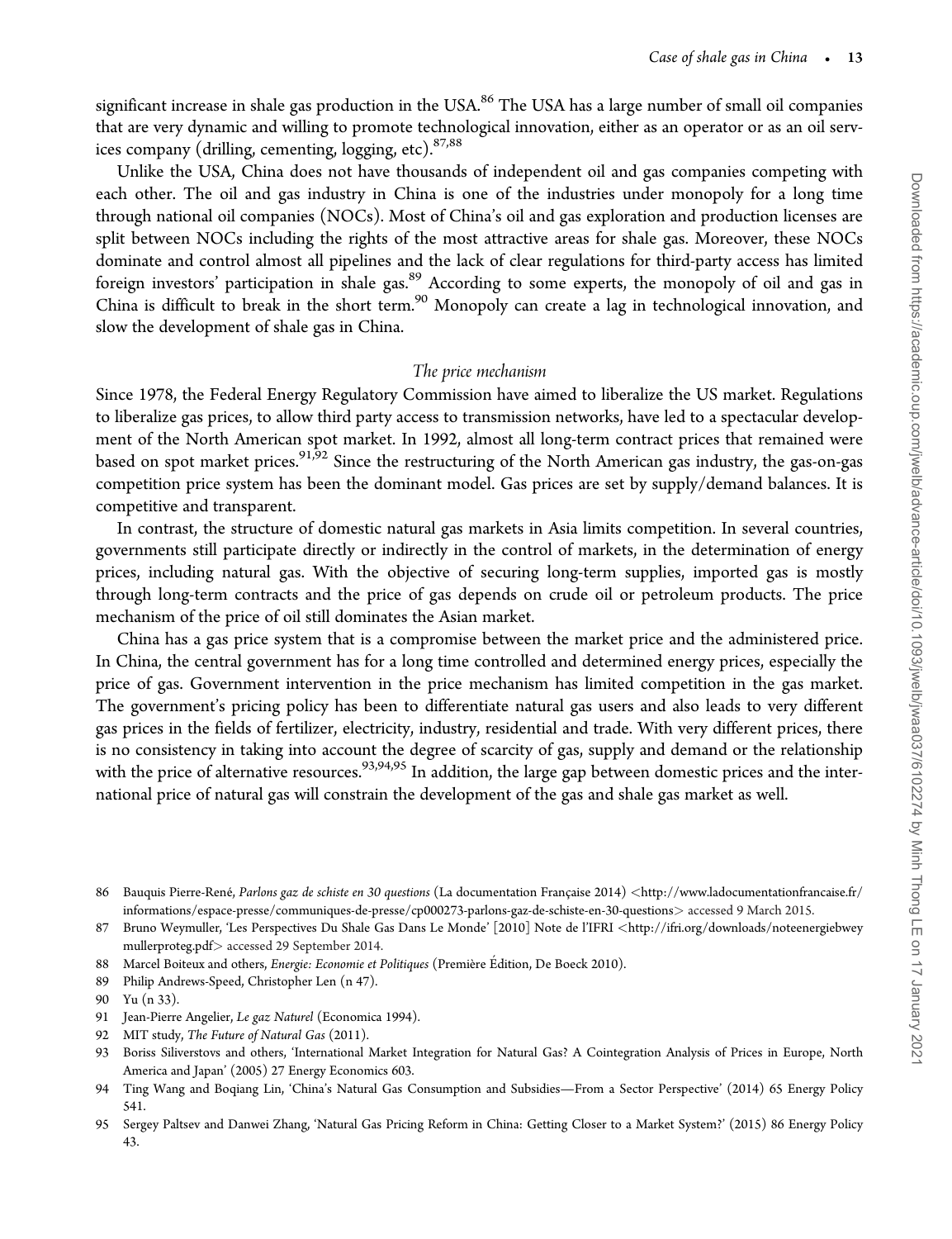# The acceptance of the population

A very important aspect of the development of shale gas is the 'social license' for activities in this sector. Many studies have indicated that in the process of shale gas development, the application of hydraulic fracturing requires the use of chemicals that can pollute groundwater and even surface water. Leaking chemicals are the cause of serious damage to the environment, in particular to the groundwater system. In addition, the operating process can lead to the escape of methane, a kind of greenhouse gas whose polluting effect is several times more powerful than that of carbon dioxide. In addition, the impact on the earth's surface is great in the process of exploration and development.<sup>96</sup> According to the IEA, in the publication of 'Golden Rules for a Golden Age of Gas' in 2013, the need to build a 'social license to operate' was highlighted.<sup>97</sup> So the lack of social acceptability, even the hostility of the majority of the population towards the development of shale gas will be the biggest restriction in the future. There is much controversy over local or global environmental issues in relation to shale gas technologies, not only in the USA but also in other regions, countries with gas potential shale. Although some shale gas operations are beginning to face an increase in local opposition in the USA, the USA has historic oil activities, low population density, abundant water resources, in addition the right of ownership of the basement is private. These important factors have made acceptance of shale gas development a reality in most parts of the USA.

In China, so far there has been no resistance report to communities on shale gas exploitation. While China's population density is very high in areas where shale gas is found. Potential risks to human health and safety may also be greater, and the general resistance of local communities may increase. In addition, the structure of Chinese society has created significant differences in the development of shale gas compared to other countries. The government owns the resources and also carries out pilot projects. However, if shale gas operations cause unacceptable damage to water, the environment, land or community life, especially in densely populated areas, local communities may begin to resist shale gas development plans in China.

# CONCLUSION

The success of the USA in the development of unconventional gas in the past decade has been the subject of much debate and controversy around the world. Shale gas is the important additional gas source when conventional gas is running out. It can therefore play a major role in terms of energy security in the future. The success of the shale gas '"revolution' in the USA is a great experience for other countries who want to develop this resource. However, there are also many doubts, a lack of confidence, even a strong opposition to the development of shale gas. The problem of shale gas is complex and the impacts are only partially known. Shale gas resource estimates are highly variable and uncertain.

Asia has become a major center for growth in global energy demand and will remain so in the future. With an economic growth rate which has been maintained at a high level, in particular in China, India and in the countries of Southeast Asia, there will always be a strong growth of the GDP and the standard of living in Asia in the coming decades. The Asian region seems very rich in unconventional gas, especially shale gas in China is considered one of the greatest in the world. Nevertheless, there is still a lot of uncertainty in Asia about the development of natural gas in general and shale gas in particular, due to many factors such as geological, technological, political conditions, cost-effectiveness. The Asian region lacks a lot of independent research on the potential of shale gas. As a result, data and information on shale gas formations in Asia is unreliable. Estimates to date are still imprecise and uncertain. Asian countries need a long time to research, develop and perfect technologies that match the geological and operating conditions of shale gas reservoirs in this area. Other reasons are geography, economic conditions, gas infrastructure, particularly the undeveloped pipeline networks in Asia. This creates many unfavourable conditions in the development process of shale

96 Xingang, Jiaoli and Bei (n 43).

<sup>97</sup> IEA, 'Des Règles d'or Pour Un Âge d'or Du Gaz' (EIA 2012).